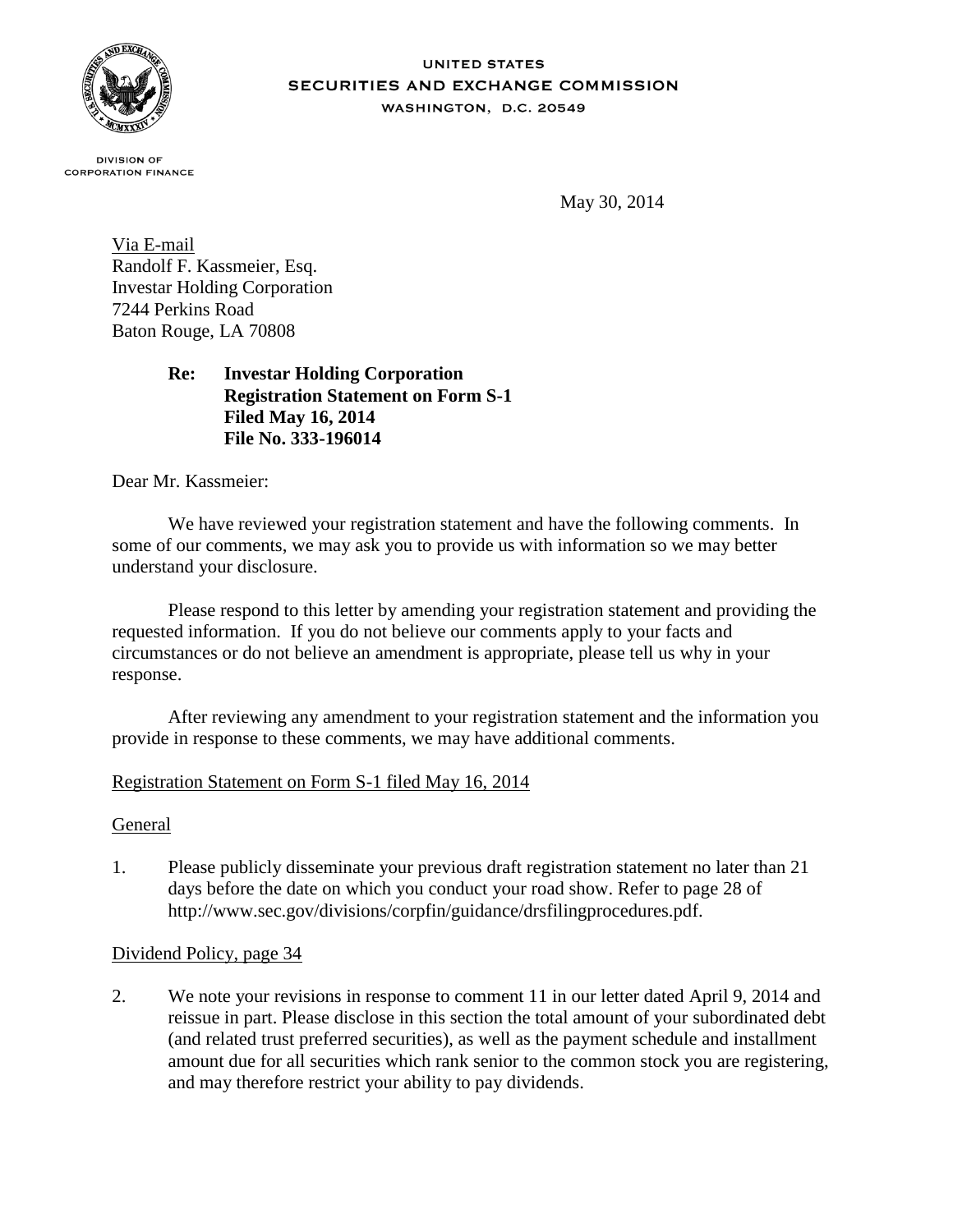Randolf F. Kassmeier Investar Holding Corporation May 30, 2014 Page 2

#### Allowance for Loan Losses, page 76

3. Please revise disclosure on page 78 for both your allocation of the allowance for loan losses by loan category and your table of the amount of the allowance for loan losses allocated to each loan category as a percentage of total loans to include historical information as of December 31, 2013.

### Exhibit Index

4. Please file all outstanding exhibits, including the legality opinion, with your next amendment.

We urge all persons who are responsible for the accuracy and adequacy of the disclosure in the filing to be certain that the filing includes the information the Securities Act of 1933 and all applicable Securities Act rules require. Since the company and its management are in possession of all facts relating to a company's disclosure, they are responsible for the accuracy and adequacy of the disclosures they have made.

Notwithstanding our comments, in the event you request acceleration of the effective date of the pending registration statement please provide a written statement from the company acknowledging that:

- should the Commission or the staff, acting pursuant to delegated authority, declare the filing effective, it does not foreclose the Commission from taking any action with respect to the filing;
- the action of the Commission or the staff, acting pursuant to delegated authority, in declaring the filing effective, does not relieve the company from its full responsibility for the adequacy and accuracy of the disclosure in the filing; and
- the company may not assert staff comments and the declaration of effectiveness as a defense in any proceeding initiated by the Commission or any person under the federal securities laws of the United States.

Please refer to Rules 460 and 461 regarding requests for acceleration. We will consider a written request for acceleration of the effective date of the registration statement as confirmation of the fact that those requesting acceleration are aware of their respective responsibilities under the Securities Act of 1933 and the Securities Exchange Act of 1934 as they relate to the proposed public offering of the securities specified in the above registration statement. Please allow adequate time for us to review any amendment prior to the requested effective date of the registration statement.